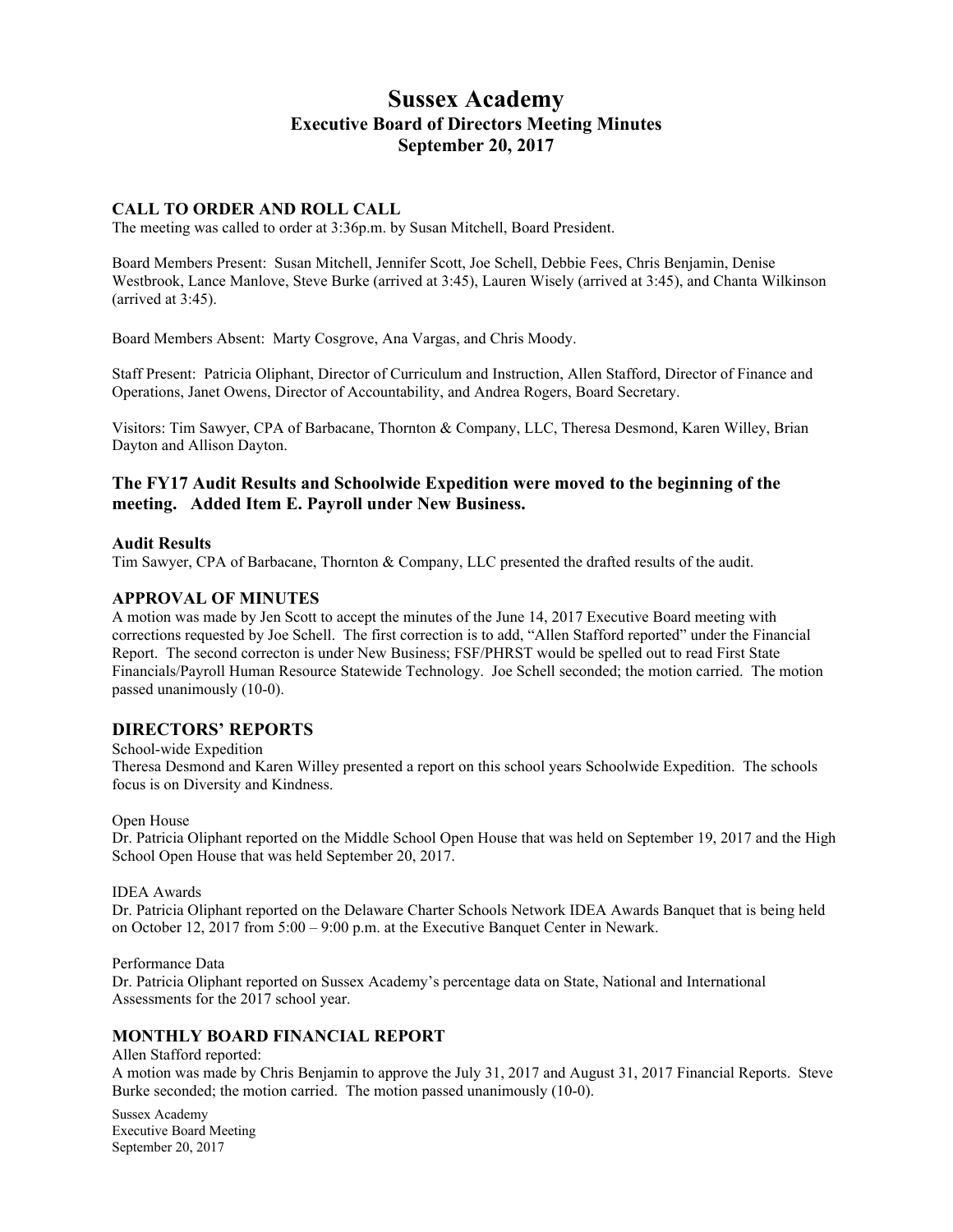## **SUSSEX ACADEMY FOUNDATION UPDATE**

Joe Schell reported that the NEST has been completed. Pathways are being completed followed by landscaping. The next Sussex Academy Foundation Board meeting will be held on September 26, 2017. A written report was presented.

# **COMMITTEE REPORTS**

**Executive** No report was presented.

**Finance** No report was presented.

**Recognition** No report was presented.

**Outreach** No report was presented.

**Building and Grounds** Presented under Foundation Update.

**Program Development** No report was presented.

**Athletics** Written report was presented.

**Legislative** Written report was presented.

**Governance** No report was presented.

**Nominating** No report was presented.

**Succession Planning** No report was presented.

# **OLD BUSINESS**

Board Member Duties Susie Mitchell distributed Board Structure and Board Guides out to help with making board meetings more effective.

Open Forum Law Susie Mitchell reported on Open Forum Law and Duties of a Board Member.

## **NEW BUSINESS**

Charter Application Dr. Oliphant reported on the status of the Charter renewal and reviewed the timeline.

FY17 Audit Moved to the beginning of the meeting.

Sussex Academy Executive Board Meeting September 20, 2017